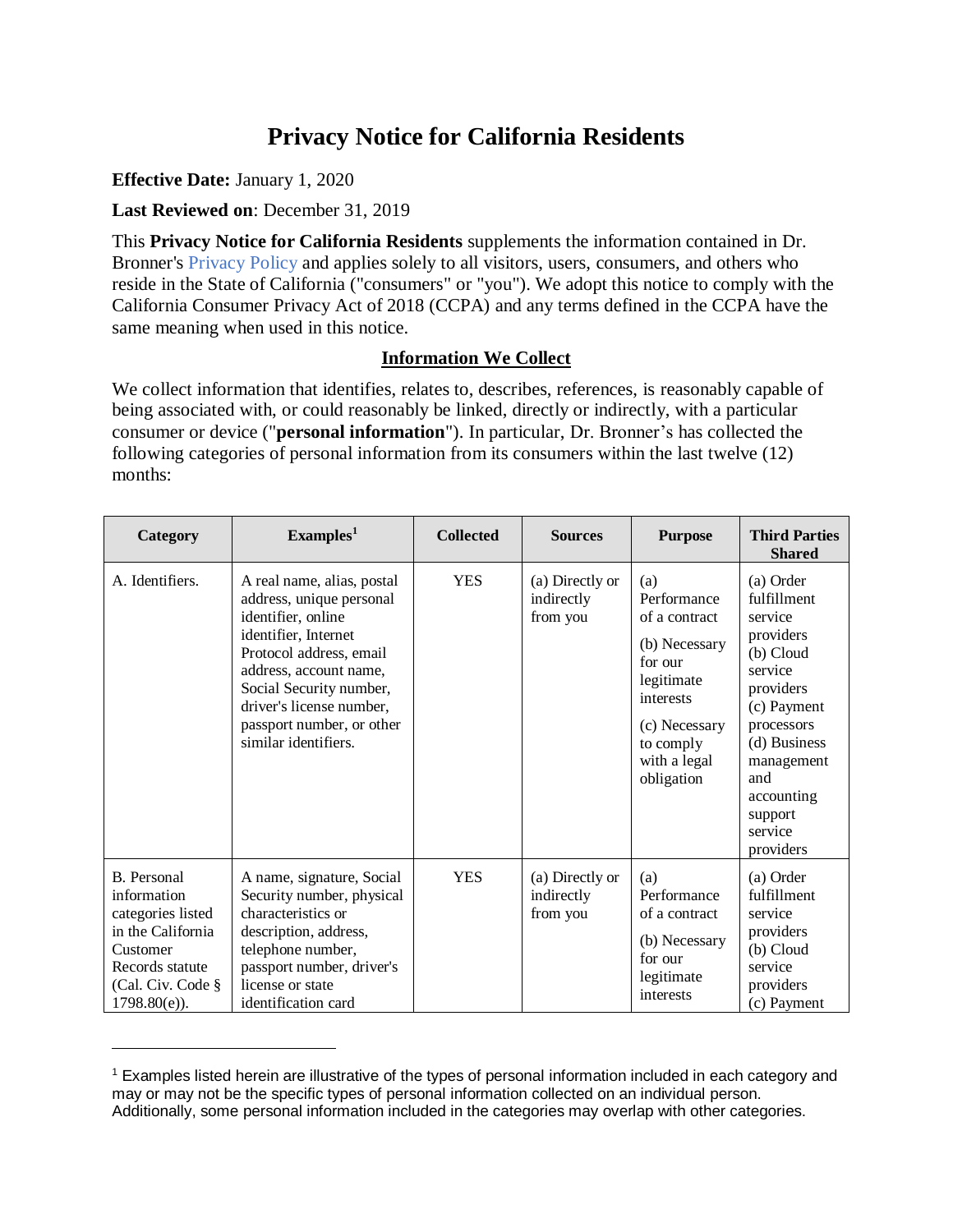|                                                                                          | number, insurance policy<br>number, education,<br>employment, employment<br>history, bank account<br>number, credit card<br>number, debit card<br>number, or any other<br>financial information,<br>medical information, or<br>health insurance<br>information.                                                                                                                                                                                                                                                                                                                                                                                                                                                                                                                                                                                                                                                                                                                                                                                                                                                                                                                                                        |    |     | (c) Necessary<br>to comply<br>with a legal<br>obligation | processors<br>(d) Business<br>management<br>and<br>accounting<br>support<br>service<br>providers |
|------------------------------------------------------------------------------------------|------------------------------------------------------------------------------------------------------------------------------------------------------------------------------------------------------------------------------------------------------------------------------------------------------------------------------------------------------------------------------------------------------------------------------------------------------------------------------------------------------------------------------------------------------------------------------------------------------------------------------------------------------------------------------------------------------------------------------------------------------------------------------------------------------------------------------------------------------------------------------------------------------------------------------------------------------------------------------------------------------------------------------------------------------------------------------------------------------------------------------------------------------------------------------------------------------------------------|----|-----|----------------------------------------------------------|--------------------------------------------------------------------------------------------------|
| C. Protected<br>classification<br>characteristics<br>under California<br>or federal law. | Race (which includes<br>historically associated<br>traits, such as hair styles<br>and protective hair styles,<br>e.g., braids, locks, and<br>twists), religious creed<br>(which includes religious<br>dress and grooming<br>practices), color, national<br>origin (which includes,<br>but is not limited to,<br>national origin groups and<br>aspects of national origin,<br>such as height, weight,<br>accent, or language<br>proficiency), ancestry,<br>physical disability, mental<br>disability, medical<br>condition, genetic<br>information, marital<br>status, sex (which<br>includes pregnancy,<br>childbirth, breastfeeding,<br>and related medical<br>conditions), gender,<br>gender identity, gender<br>expression, age, sexual<br>orientation, military or<br>veteran status (including<br>state and federal active<br>and reserve members as<br>well as those ordered to<br>duty or training),<br>immigration/citizenship<br>status or related protected<br>activities (which includes<br>undocumented<br>individuals and human<br>trafficking), protected<br>medical leaves, domestic<br>violence victim status,<br>political affiliation, or any<br>other category or activity<br>protected by federal, | NO | N/A | N/A                                                      | N/A                                                                                              |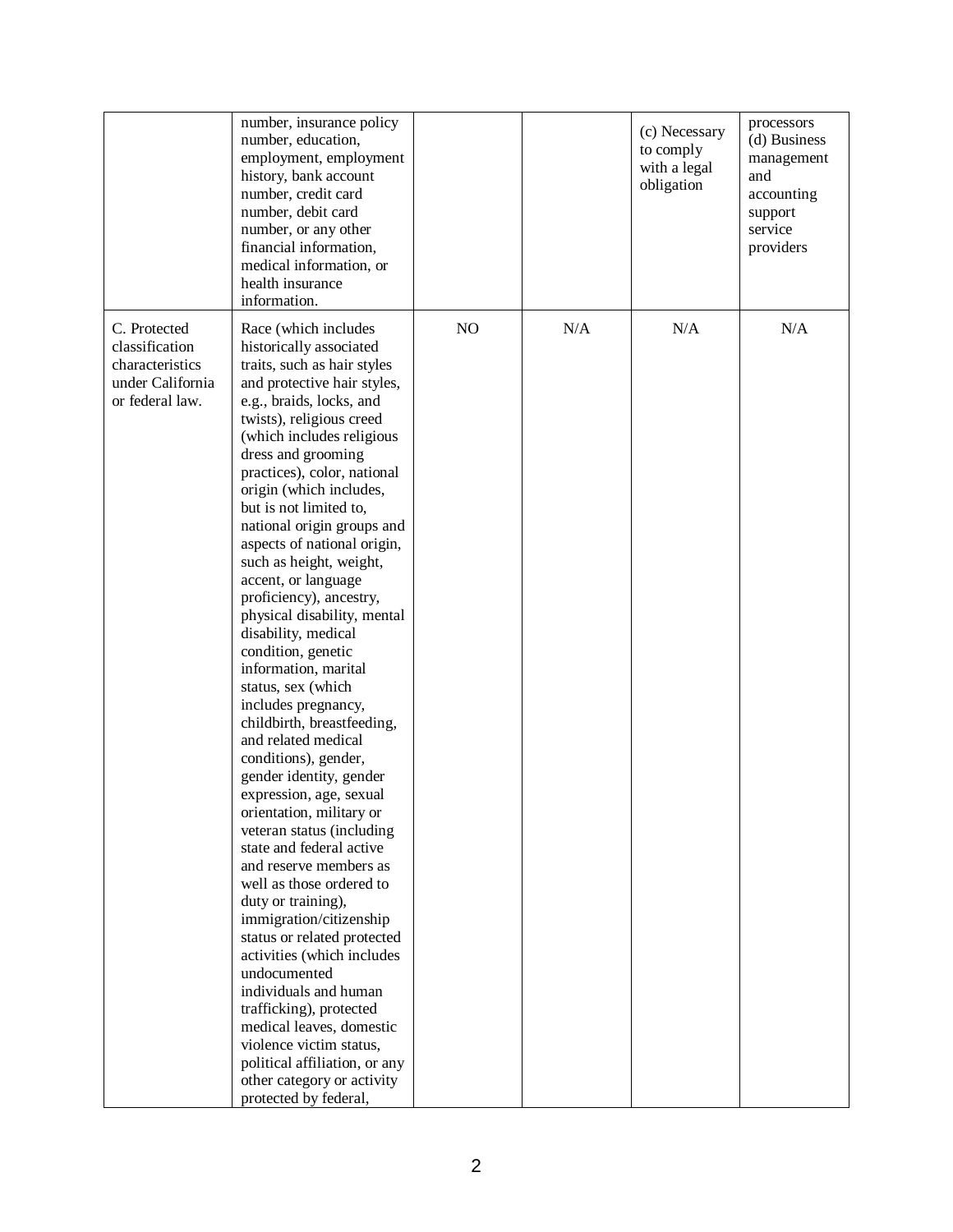|                                                                                                                                                                  | state, or local laws,<br>ordinances, or<br>regulations.                                                                                                                                                                                                                                                                                                             |                |                                           |                                                     |     |
|------------------------------------------------------------------------------------------------------------------------------------------------------------------|---------------------------------------------------------------------------------------------------------------------------------------------------------------------------------------------------------------------------------------------------------------------------------------------------------------------------------------------------------------------|----------------|-------------------------------------------|-----------------------------------------------------|-----|
| D. Commercial<br>information.                                                                                                                                    | Records of personal<br>property, products or<br>services purchased,<br>obtained, or considered,<br>or other purchasing or<br>consuming histories or<br>tendencies.                                                                                                                                                                                                  | NO             | N/A                                       | N/A                                                 | N/A |
| E. Biometric<br>information.                                                                                                                                     | Genetic, physiological,<br>behavioral, and biological<br>characteristics, or activity<br>patterns used to extract a<br>template or other<br>identifier or identifying<br>information, such as,<br>fingerprints, faceprints,<br>and voiceprints, iris or<br>retina scans, keystroke,<br>gait, or other physical<br>patterns, and sleep,<br>health, or exercise data. | N <sub>O</sub> | N/A                                       | N/A                                                 | N/A |
| F. Internet or<br>other similar<br>network activity.                                                                                                             | Browsing history, search<br>history, personal social<br>media activity, personal<br>email, online transactions,<br>information on a<br>consumer's interaction<br>with a website,<br>application, or<br>advertisement.                                                                                                                                               | <b>YES</b>     | (a) Directly or<br>indirectly<br>from you | (b) Necessary<br>for our<br>legitimate<br>interests | N/A |
| G. Geolocation<br>data.                                                                                                                                          | Physical location or<br>movements.                                                                                                                                                                                                                                                                                                                                  | N <sub>O</sub> | N/A                                       | N/A                                                 | N/A |
| H. Sensory data.                                                                                                                                                 | Audio, electronic, visual,<br>thermal, olfactory, or<br>similar information.                                                                                                                                                                                                                                                                                        | NO             | N/A                                       | N/A                                                 | N/A |
| I. Professional or<br>employment-<br>related<br>information.                                                                                                     | Current or past job<br>history or performance<br>evaluations.                                                                                                                                                                                                                                                                                                       | NO             | N/A                                       | N/A                                                 | N/A |
| J. Non-public<br>education<br>information (per<br>the Family<br>Educational<br>Rights and<br>Privacy Act (20<br>U.S.C. Section<br>1232g, 34 C.F.R.<br>Part 99)). | <b>Education</b> records<br>directly related to a<br>student maintained by an<br>educational institution or<br>party acting on its behalf,<br>such as grades,<br>transcripts, class lists,<br>student schedules, student<br>identification codes,<br>student financial<br>information, or student                                                                   | NO             | N/A                                       | N/A                                                 | N/A |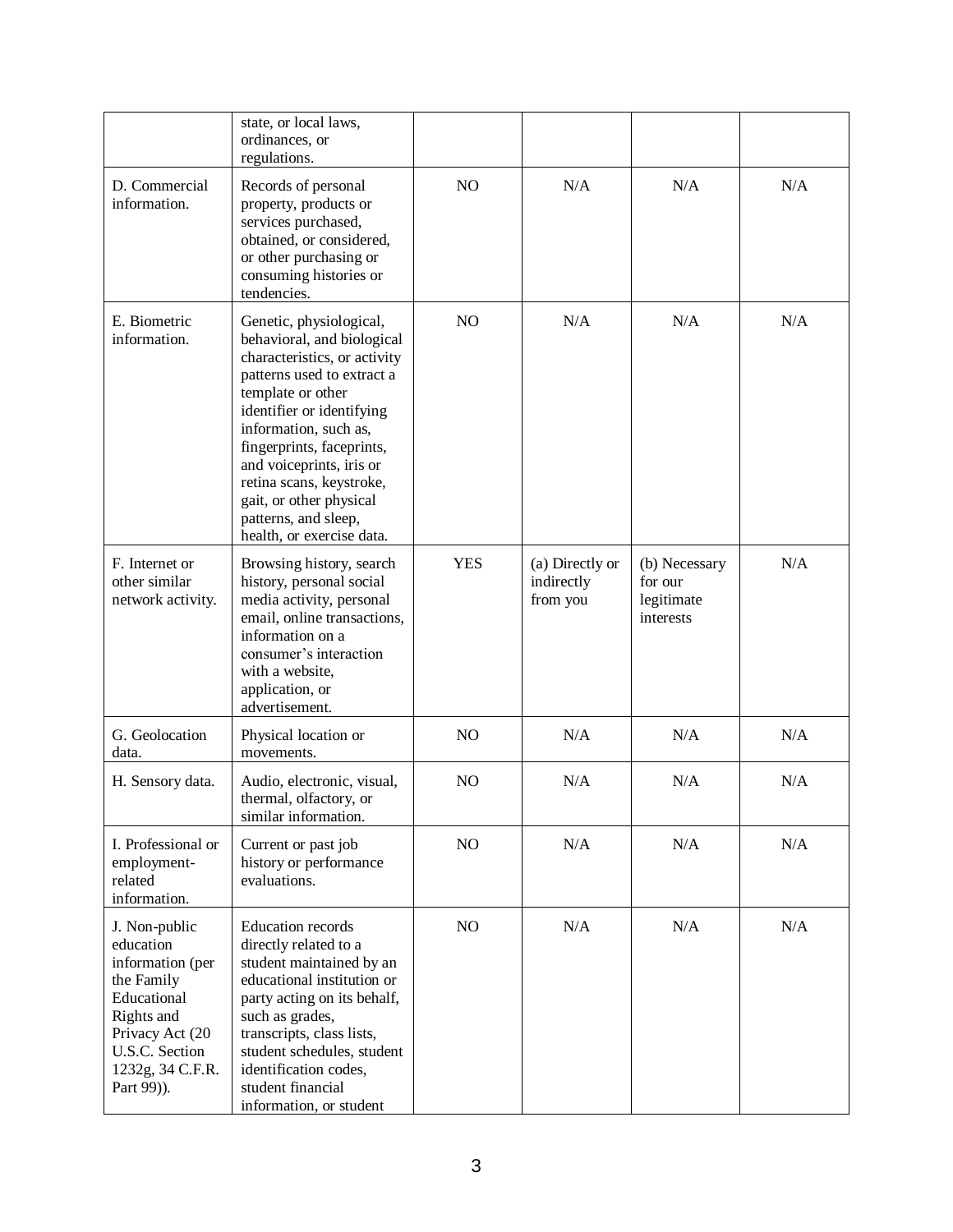|                                                               | disciplinary records.                                                                                                                                                             |     |     |     |     |
|---------------------------------------------------------------|-----------------------------------------------------------------------------------------------------------------------------------------------------------------------------------|-----|-----|-----|-----|
| K. Inferences<br>drawn from other<br>personal<br>information. | Profile reflecting a<br>person's preferences,<br>characteristics,<br>psychological trends,<br>predispositions, behavior,<br>attitudes, intelligence,<br>abilities, and aptitudes. | NO. | N/A | N/A | N/A |

Personal information does not include:

- Publicly available information from government records.
- Deidentified or aggregated consumer information.
- • Information excluded from the CCPA's scope, like:
	- • health or medical information covered by the Health Insurance Portability and Accountability Act of 1996 (HIPAA) and the California Confidentiality of Medical Information Act (CMIA) or clinical trial data;
	- • personal information covered by certain sector-specific privacy laws, including the Fair Credit Reporting Act (FRCA), the Gramm-Leach-Bliley Act (GLBA) or California Financial Information Privacy Act (FIPA), and the Driver's Privacy Protection Act of 1994.

 Dr. Bronner's obtains the categories of personal information listed above from the following categories of sources:

- • Directly from you. For example, from forms you complete or products and services you purchase.
- Indirectly from you. For example, from observing your actions on our Website.

#### **Use of Personal Information**

 We may use or disclose the personal information we collect for one or more of the following purposes:

- • To fulfill or meet the reason you provided the information. For example, if you share your name and contact information to ask a question about our products or services, we will use that personal information to respond to your inquiry. If you provide your personal information to purchase a product or service, we will use that information to process your payment and facilitate delivery. We may also save your information to facilitate new product orders or process returns.
- To send information to you about our company, including through our newsletters.
- To provide, support, personalize, and develop our Website, products, and services.
- To create, maintain, customize, and secure your account with us.
- • To process your requests, purchases, transactions, and payments and prevent transactional fraud.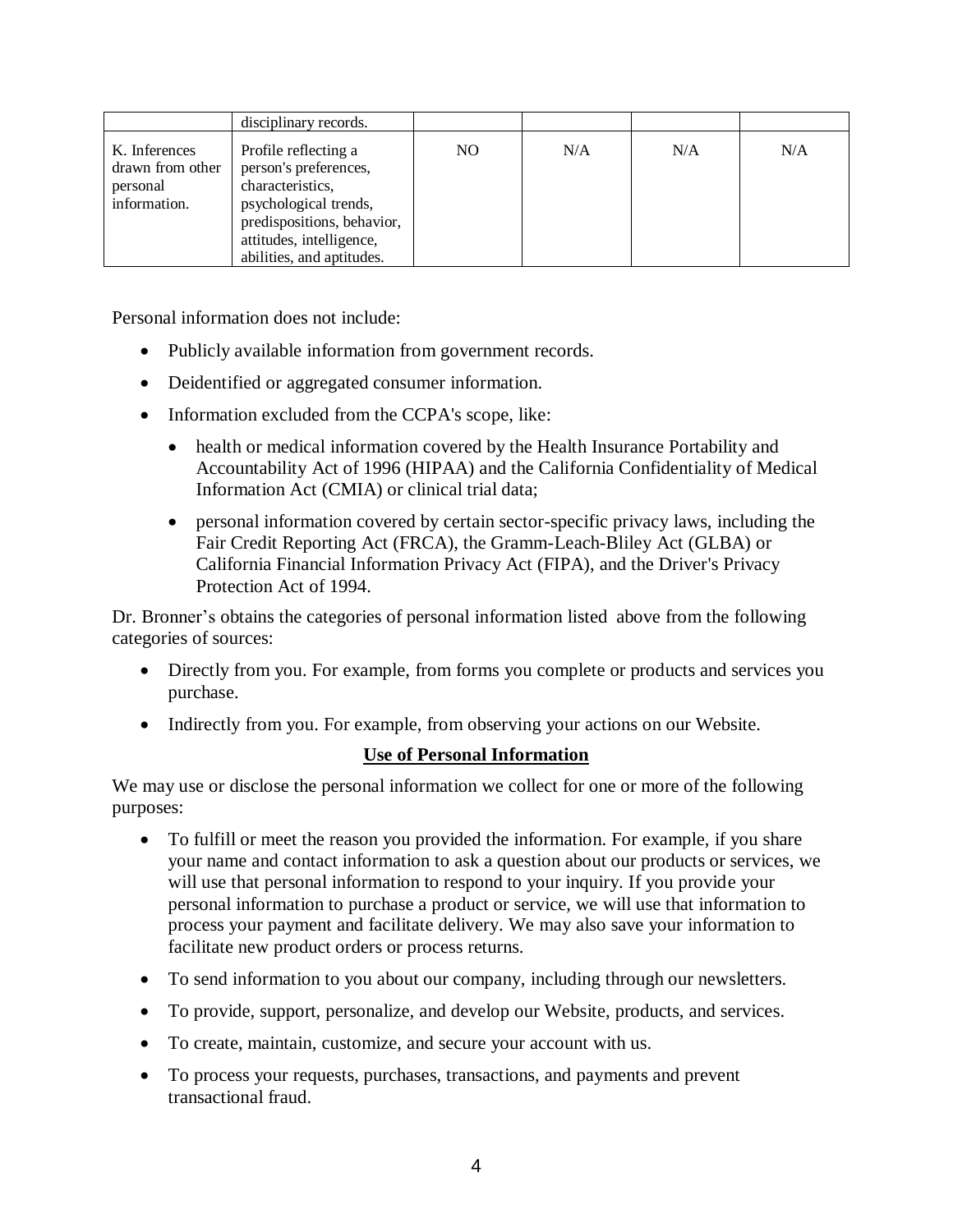- • To provide you with support and to respond to your inquiries, including to investigate and address your concerns and monitor and improve our responses.
- • To personalize your Website experience and to deliver content and product and service offerings relevant to your interests, including targeted offers and ads through our Website, third-party sites, and via email or text message (with your consent, where required by law).
- • To help maintain the safety, security, and integrity of our Website, products and services, databases and other technology assets, and business.
- • To respond to law enforcement requests and as required by applicable law, court order, or governmental regulations.
- • As described to you when collecting your personal information or as otherwise set forth in the CCPA.
- • To evaluate or conduct a merger, divestiture, restructuring, reorganization, dissolution, or other sale or transfer of some or all of Dr. Bronner's assets, whether as a going concern or as part of bankruptcy, liquidation, or similar proceeding, in which personal information held by Dr. Bronner's about our customers and visitors is among the assets transferred.

 Dr. Bronner's will not collect additional categories of personal information or use the personal information we collected for materially different, unrelated, or incompatible purposes without providing you notice.

## **Sharing Personal Information**

 Dr. Bronner's may disclose your personal information to a third party for a business purpose. When we disclose personal information for a business purpose, we enter a contract that describes the purpose and requires the recipient to both keep that personal information confidential and not use it for any purpose except performing the contract.

We share your personal information with the following categories of third parties:

- • Service providers, including those that help us fulfill your orders, process payments, conduct credit approval checks.
- Cloud service providers.
- • Business management and accounting service providers that help support and run our business.

#### *Disclosures of Personal Information for a Business Purpose*

 In the preceding twelve (12) months, Company has disclosed the following categories of personal information for a business purpose:

Category A: Identifiers.

Category B: California Customer Records personal information categories.

Category F: Internet or other similar network activity.

 We disclose your personal information for a business purpose to the following categories of third parties: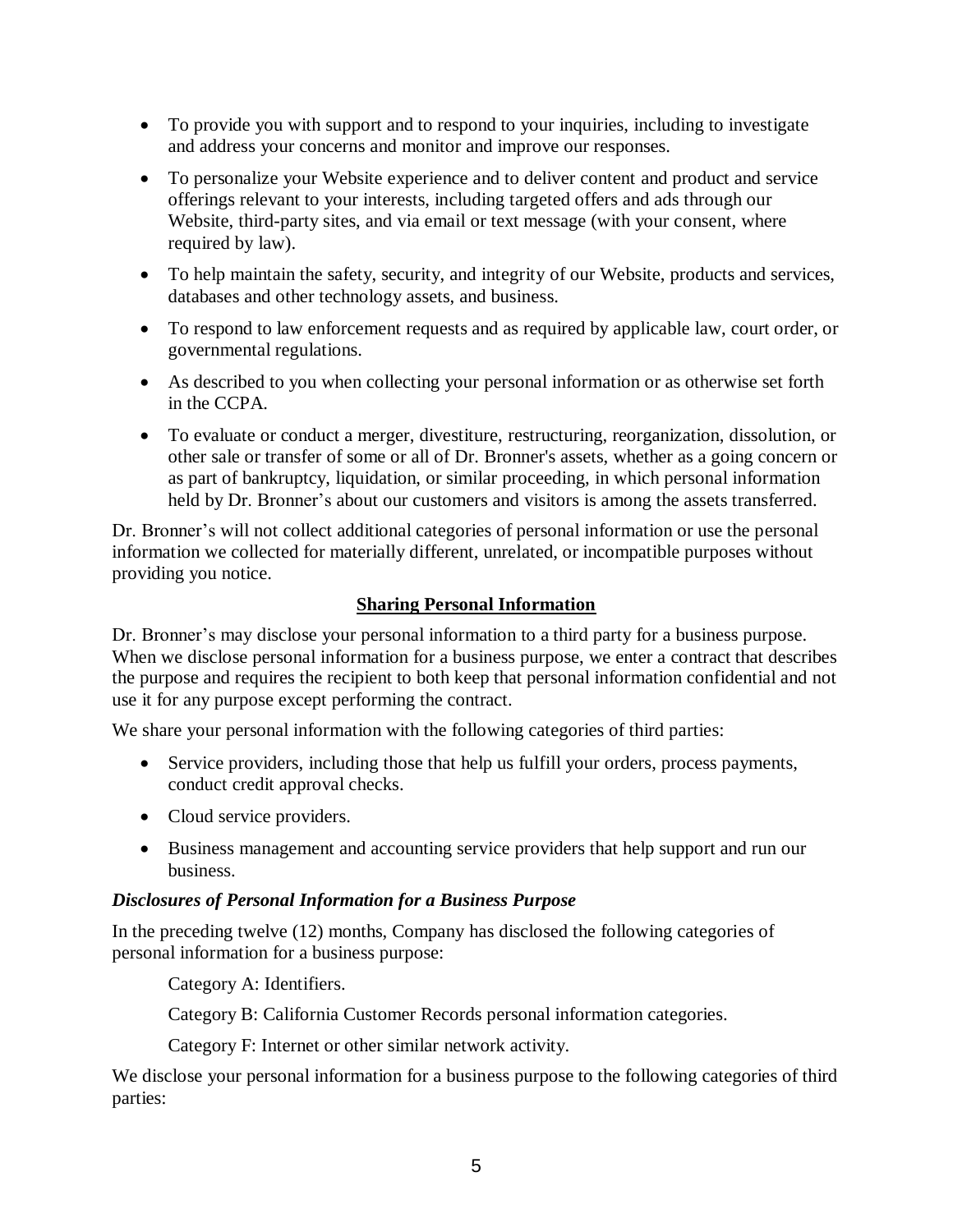- • Service providers, including those that help us fulfill your orders, process payments, conduct credit approval checks.
- Cloud service providers.
- • Business management and accounting service providers that help support and run our business.

## *Sales of Personal Information*

In the preceding twelve (12) months, Company has not sold personal information.

## **Your Rights and Choices**

 The CCPA provides consumers (California residents) with specific rights regarding their personal information. This section describes your CCPA rights and explains how to exercise those rights.

## *Access to Specific Information and Data Portability Rights*

 You have the right to request that Dr. Bronner's disclose certain information to you about our collection and use of your personal information over the past 12 months. Once we receive and confirm your verifiable consumer request (see Exercising Access, Data Portability, and Deletion Rights), we will disclose to you:

- The categories of personal information we collected about you.
- The categories of sources for the personal information we collected about you.
- Our business or commercial purpose for collecting or selling that personal information.
- The categories of third parties with whom we share that personal information.
- • The specific pieces of personal information we collected about you (also called a data portability request).
- • If we disclosed your personal information for a business purpose, we will identify the personal information categories that each category of recipient obtained.

## *Deletion Request Rights*

 You have the right to request that Dr. Bronner's delete any of your personal information that we collected from you and retained, subject to certain exceptions. Once we receive and confirm your verifiable consumer request (see Exercising Access, Data Portability, and Deletion Rights), we will delete (and direct our service providers to delete) your personal information from our records, unless an exception applies.

 We may deny your deletion request if retaining the information is necessary for us or our service provider(s) to:

- 1. Complete the transaction for which we collected the personal information, provide a good or service that you requested, take actions reasonably anticipated within the context of our ongoing business relationship with you, or otherwise perform our contract with you.
- 2. Detect security incidents, protect against malicious, deceptive, fraudulent, or illegal activity, or prosecute those responsible for such activities.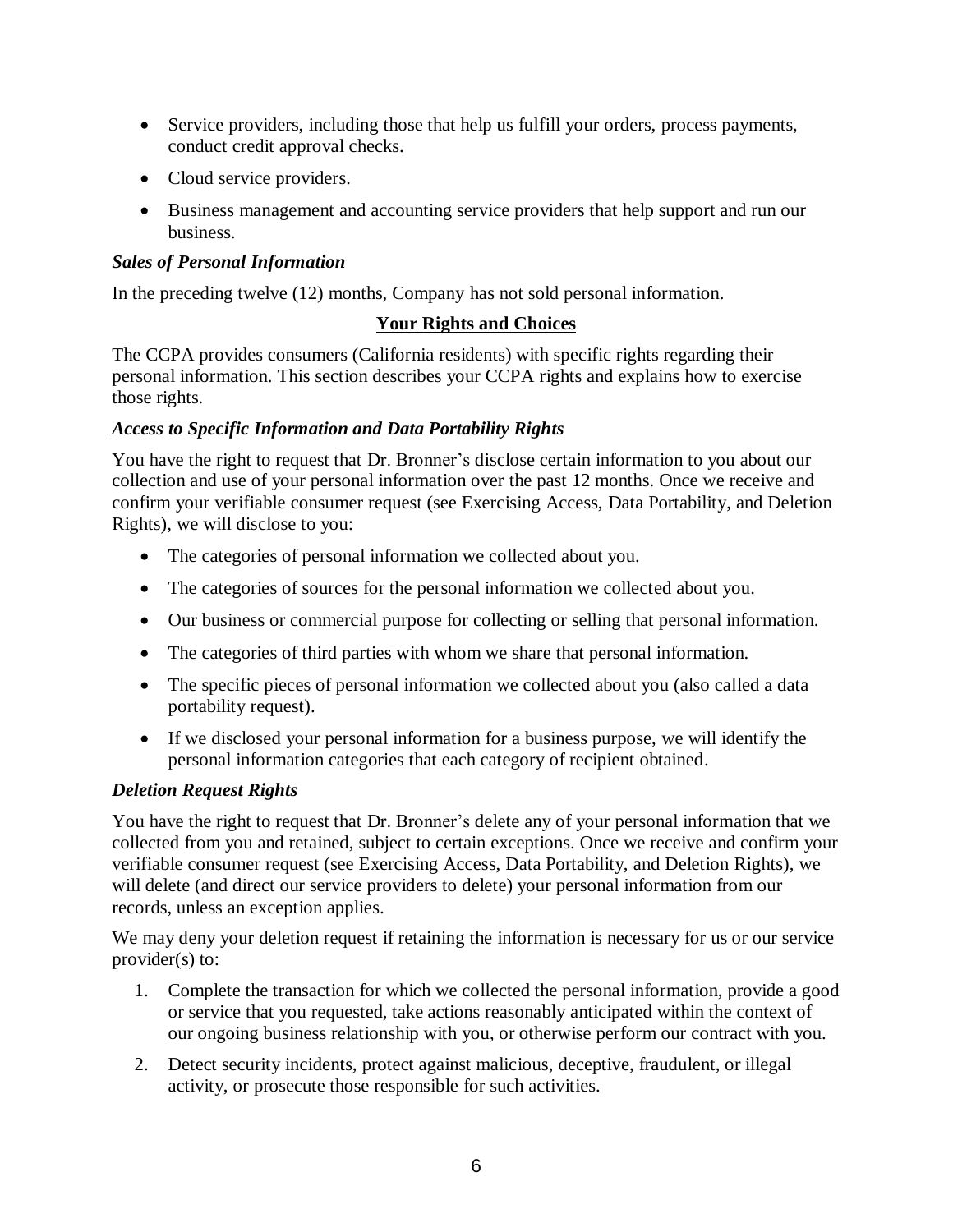- 3. Debug products to identify and repair errors that impair existing intended functionality.
- 4. Exercise free speech, ensure the right of another consumer to exercise their free speech rights, or exercise another right provided for by law.
- 5. Comply with the California Electronic Communications Privacy Act (Cal. Penal Code § 1546 *et. seq.*).
- 6. Engage in public or peer-reviewed scientific, historical, or statistical research in the public interest that adheres to all other applicable ethics and privacy laws, when the information's deletion may likely render impossible or seriously impair the research's achievement, if you previously provided informed consent.
- 7. Enable solely internal uses that are reasonably aligned with consumer expectations based on your relationship with us.
- 8. Comply with a legal obligation.
- 9. Make other internal and lawful uses of that information that are compatible with the context in which you provided it.

## *Exercising Access, Data Portability, and Deletion Rights*

 To exercise the access, data portability, and deletion rights described above, please submit a verifiable consumer request to us by either:

- Calling us at (844) 937-2551
- Visiting our [website.](https://www.drbronner.com/contact/)
- Sending us an email at [info@drbronner.com.](mailto:info@drbronner.com)

 To designate an authorized agent to make a request on your behalf, please complete the following [form](http://www.drbronner.com/wp-content/uploads/2019/12/DOCS-3893654-v1-Dr-Bronners-CCPA-Authorization-Form-V1.pdf) or provide us with a power of attorney or other legally binding written document signed by you and identifying your agent. We may also verify the identity of your designated agent.

 You may only make a verifiable consumer request for access or data portability twice within a 12-month period. The verifiable consumer request must:

- • Provide sufficient information that allows us to reasonably verify you are the person about whom we collected personal information or an authorized representative.
- • Describe your request with sufficient detail that allows us to properly understand, evaluate, and respond to it.

 We cannot respond to your request or provide you with personal information if we cannot verify your identity or authority to make the request and confirm the personal information relates to you.

 Making a verifiable consumer request does not require you to create an account with us. You may also make a verified request by providing the following information: (1) By sending us an email through a known address; (2) Calling our website customer service at 760-743-2211 ext. 207 (3) Or emailing us at [orders@drbronner.com.](mailto:orders@drbronner.com)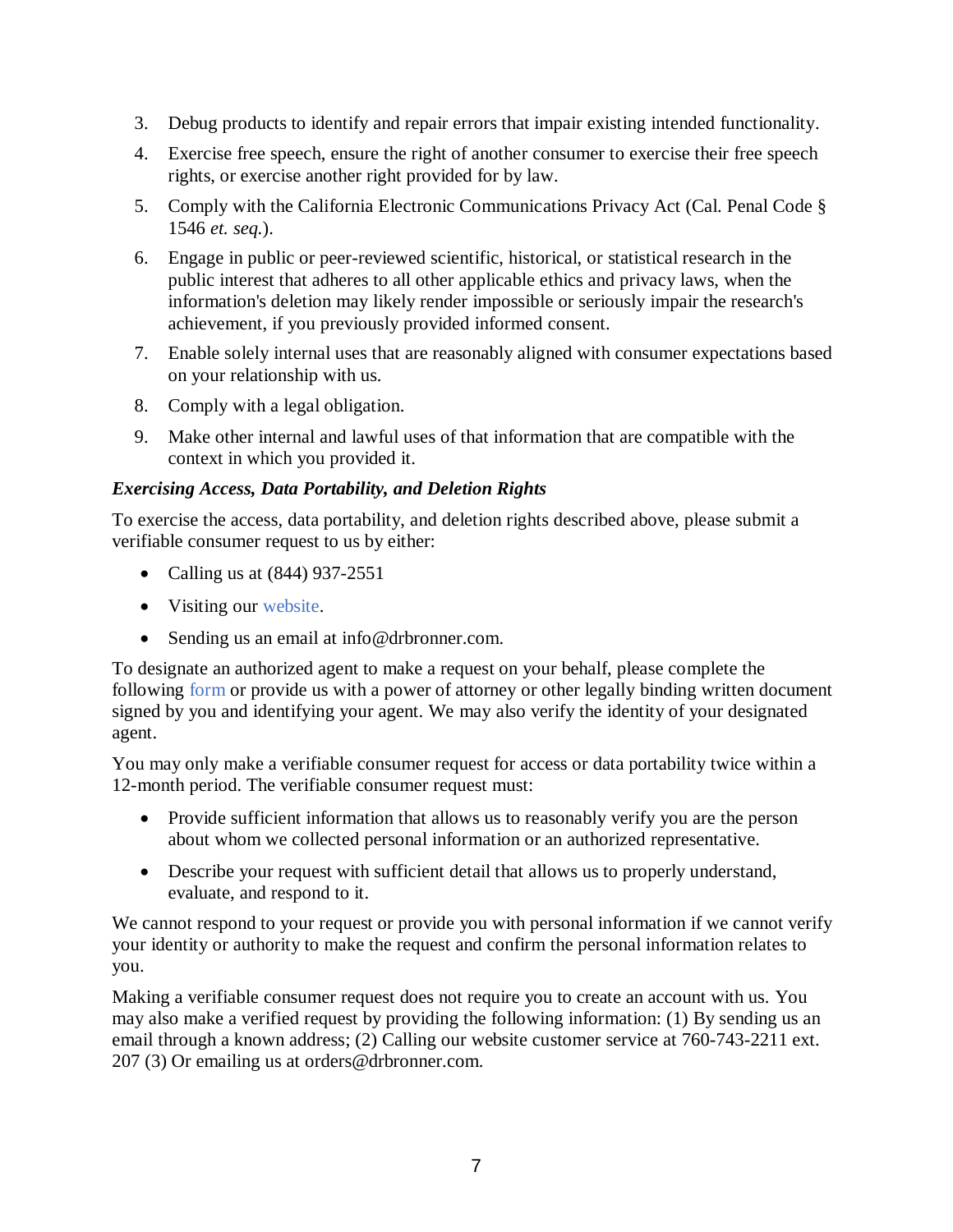We will only use personal information provided in a verifiable consumer request to verify the requestor's identity or authority to make the request.

#### *Response Timing and Format*

 We endeavor to respond to a verifiable consumer request within forty-five (45) days of its receipt. If we require more time (up to 45 days), we will inform you of the reason and extension period in writing.

We will deliver our written response by mail or electronically, at your option.

 Any disclosures we provide will only cover the 12-month period preceding the verifiable consumer request's receipt. The response we provide will also explain the reasons we cannot comply with a request, if applicable. For data portability requests, we will select a format to provide your personal information that is readily useable and should allow you to transmit the information from one entity to another entity without hindrance.

 We do not charge a fee to process or respond to your verifiable consumer request unless it is excessive, repetitive, or manifestly unfounded. If we determine that the request warrants a fee, we will tell you why we made that decision and provide you with a cost estimate before completing your request.

## **Non-Discrimination**

 We will not discriminate against you for exercising any of your CCPA rights. Unless permitted by the CCPA, we will not:

- Deny you goods or services.
- • Charge you different prices or rates for goods or services, including through granting discounts or other benefits, or imposing penalties.
- Provide you a different level or quality of goods or services.
- • Suggest that you may receive a different price or rate for goods or services or a different level or quality of goods or services.

## **Other California Privacy Rights**

 California's "Shine the Light" law (Civil Code Section § 1798.83) permits users of our Website that are California residents to request certain information regarding our disclosure of personal information to third parties for their direct marketing purposes. To make such a request, please send an email to [info@drbronner.com](mailto:info@drbronner.com) or write us at: Dr. Bronner's, P.O. Box 1958, Vista, CA 92085.

## **Changes to Our Privacy Notice**

 Dr. Bronner's reserves the right to amend this privacy notice at our discretion and at any time. When we make changes to this privacy notice, we will post the updated notice on the Website and update the notice's effective date. **Your continued use of our Website and interactions with us following the posting of changes constitutes your acceptance of such changes**.